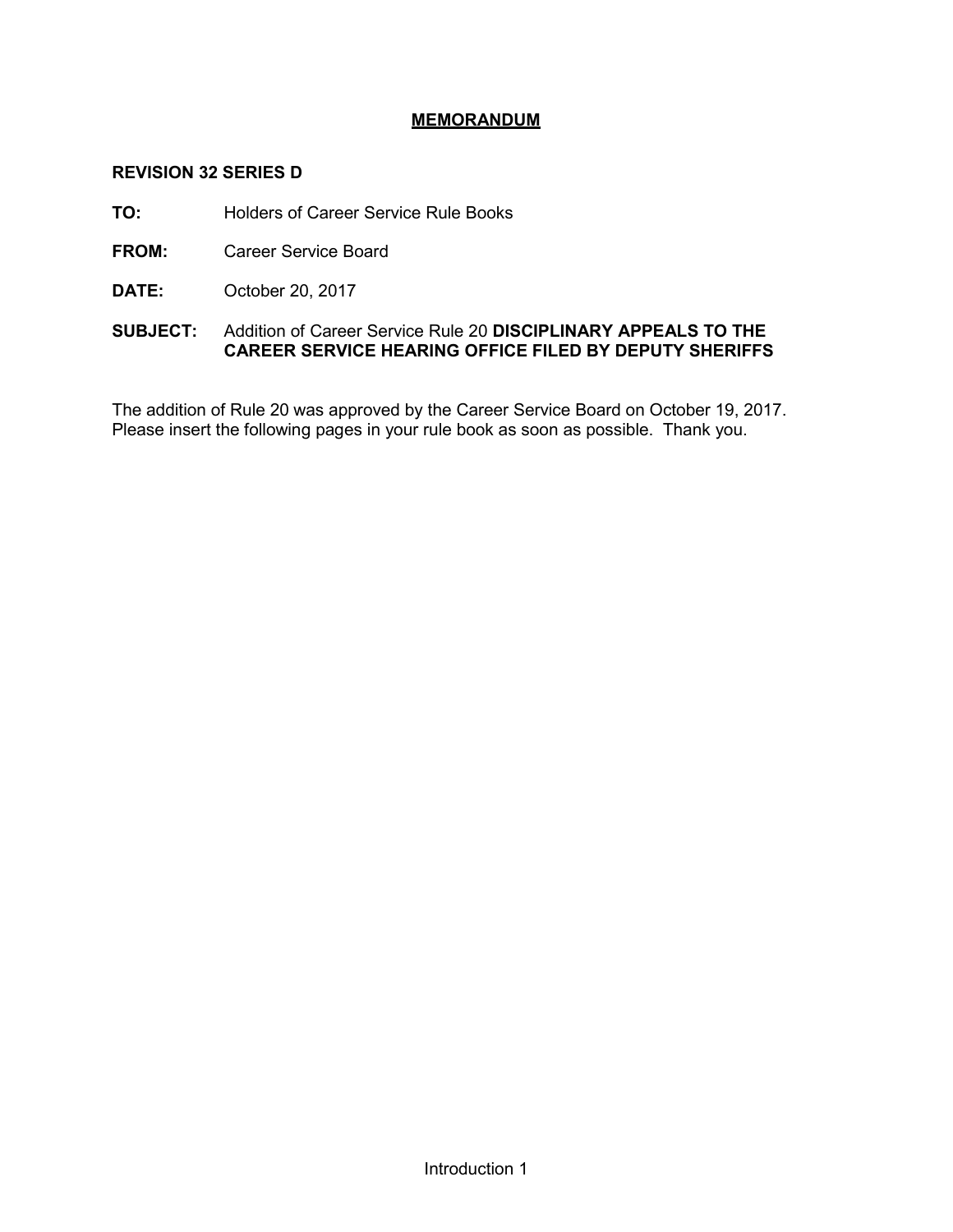#### **RULE 20 DISCIPLINARY APPEALS TO THE CAREER SERVICE HEARING OFFICE FILED BY DEPUTY SHERIFFS**

(Effective October 20, 2017; Rule Revision Memo 32D)

#### Purpose Statement:

The purpose of this rule is to provide a fair, efficient, and speedy administrative review of disciplinary actions of appointing authorities or an appointing authority's designee by the Career Service Hearing Office ("Hearing Office") filed by members of the Denver Sheriff Department ("DSD") in deputy sheriff classifications.

#### Section 20-5 Hearing Office Hours

The Hearing Office shall be open for business from 8:00 a.m. to 5:00 p.m., Monday through Friday, with the exception of holidays and days when City offices are closed or on modified hours due to inclement weather or a declared state of emergency.

#### Section 20-10 Definitions

- A. Good cause: Except as otherwise stated in this Rule 20, good cause may be shown by circumstances beyond a party's control and does not generally include inadvertence, mistake, neglect or carelessness of the moving party. The lack of prejudice to the non-moving party does not constitute good cause. The good cause requirement may be waived by stipulation of the parties.
- B. EDOS: Executive Director of the Department of Safety, including his or her designee.
- C. Discipline or disciplinary action: The Departmental Order of Disciplinary Action issued by the EDOS or his or her designee.

#### Section 20-15 Alternative Dispute Resolution Available

- A. A party may request mediation pursuant to Rule 18 **DISPUTE RESOLUTION** at any time during the appeal process. Parties are encouraged, but not required, to participate in mediation. Mediation will only be held if all parties agree to participate. Requesting mediation shall not suspend the time limitation for filing an appeal.
- B. All mediation proceedings are private, confidential, and privileged unless the information disclosed is required to be reported under specific law. This confidentiality shall be specifically acknowledged and agreed to by each party at the beginning of the mediation.
- C. The following shall not be admissible in any Career Service hearing for any purpose:
	- 1. Testimony concerning discussions had during mediation regarding the subject in dispute in the appeal, with the following exceptions:
		- a. All parties to the alternative dispute resolution proceeding and the mediator consent in writing;

Page issuance date: October 20, 2017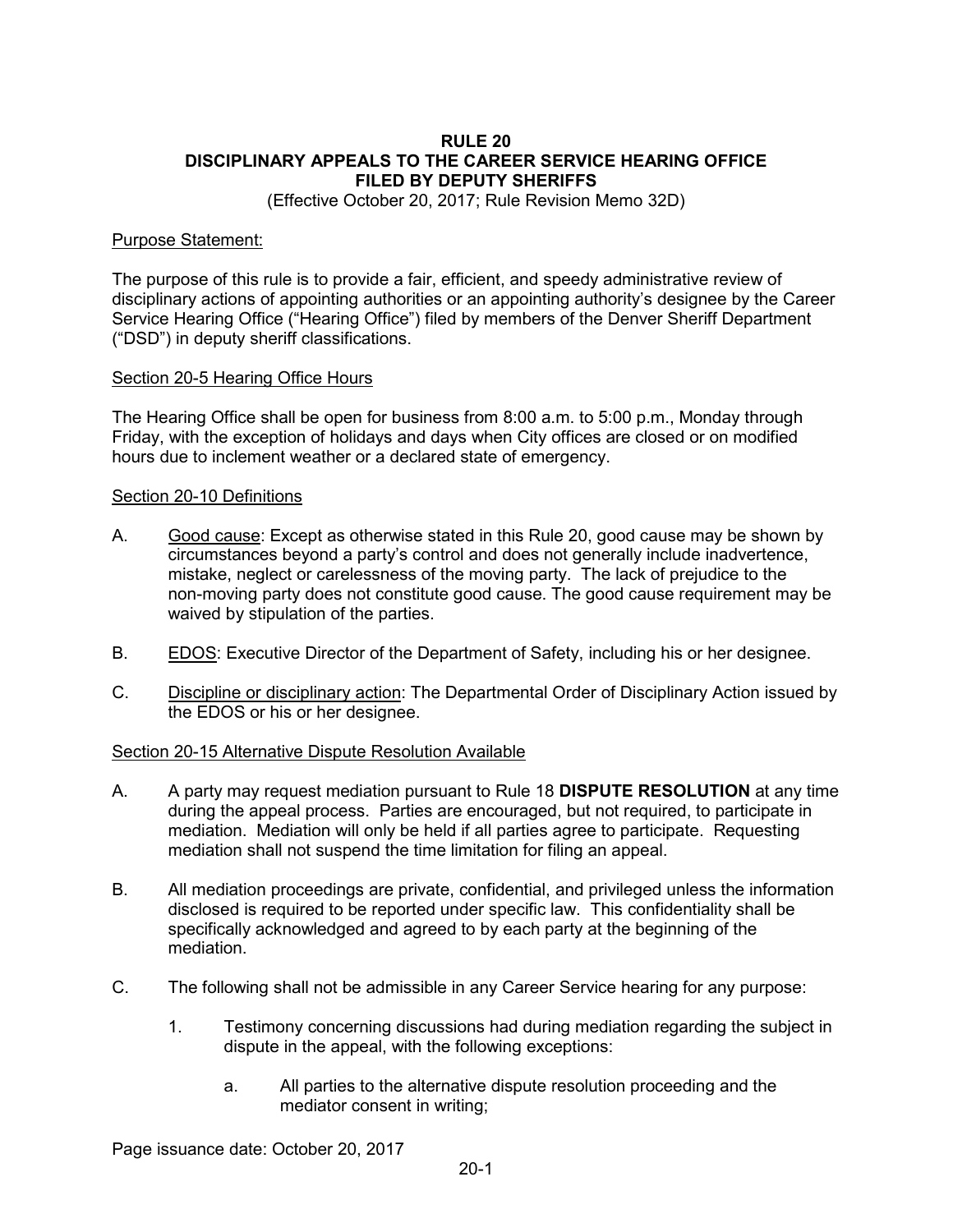- b. The mediation communication reveals the intent to commit a felony, inflict bodily harm, or threaten the safety of a child under the age of eighteen (18) years; or
- c. The mediation communication is required by statute to be made public.
- 2. Any writing signed by all parties as part of the mediation.

This does not bar admission of evidence discovered by a party outside of mediation.

#### Section 20-20 Actions Subject to Appeal

- A. A current deputy sheriff who holds career status or a former deputy sheriff who held career status in the Career Service must file an appeal directly with the Hearing Office in order to challenge the following disciplinary actions of an appointing authority:
	- 1. Dismissal;
	- 2. Suspension or temporary reduction in pay; and
	- 3. Involuntary demotion with an attendant loss of pay. Removal from an acting position is not a demotion. Removal of an employee from Senior Command Staff status (as defined in Rule 5 **APPOINTMENTS AND STATUS**) is not considered an involuntary demotion, and cannot be appealed.
- B. All other grounds for an appeal permitted by the Career Service Rules not involving discipline (e.g., disqualifications, layoffs, Whistleblower Protection ordinance where the adverse action is not discipline, and grievances) must be filed in accordance with Rule 19 **APPEALS TO THE CAREER SERVICE HEARING OFFICE**.

#### Section 20-30 Form of Appeal

Every appeal shall be on the form prescribed by the Hearing Office and shall include:

- A. The full name, mailing address, e-mail address, and telephone number of the employee ("appellant") filing the appeal;
	- 1. If an attorney files the appeal on behalf of an employee, the appeal shall also contain the full name, mailing address, e-mail address, telephone number, and bar registration number of the attorney.
- B. The action which is the subject of the appeal;
- C. The reason for the appeal including, but not limited to, why the employee disagrees with the action which is the subject of the appeal and how the action violates state or federal law, the Rules, the City Charter, ordinances, executive orders or written agency policies; and
- D. A statement of the remedy sought.

The appeal may be dismissed with prejudice if the appellant fails to comply with these requirements.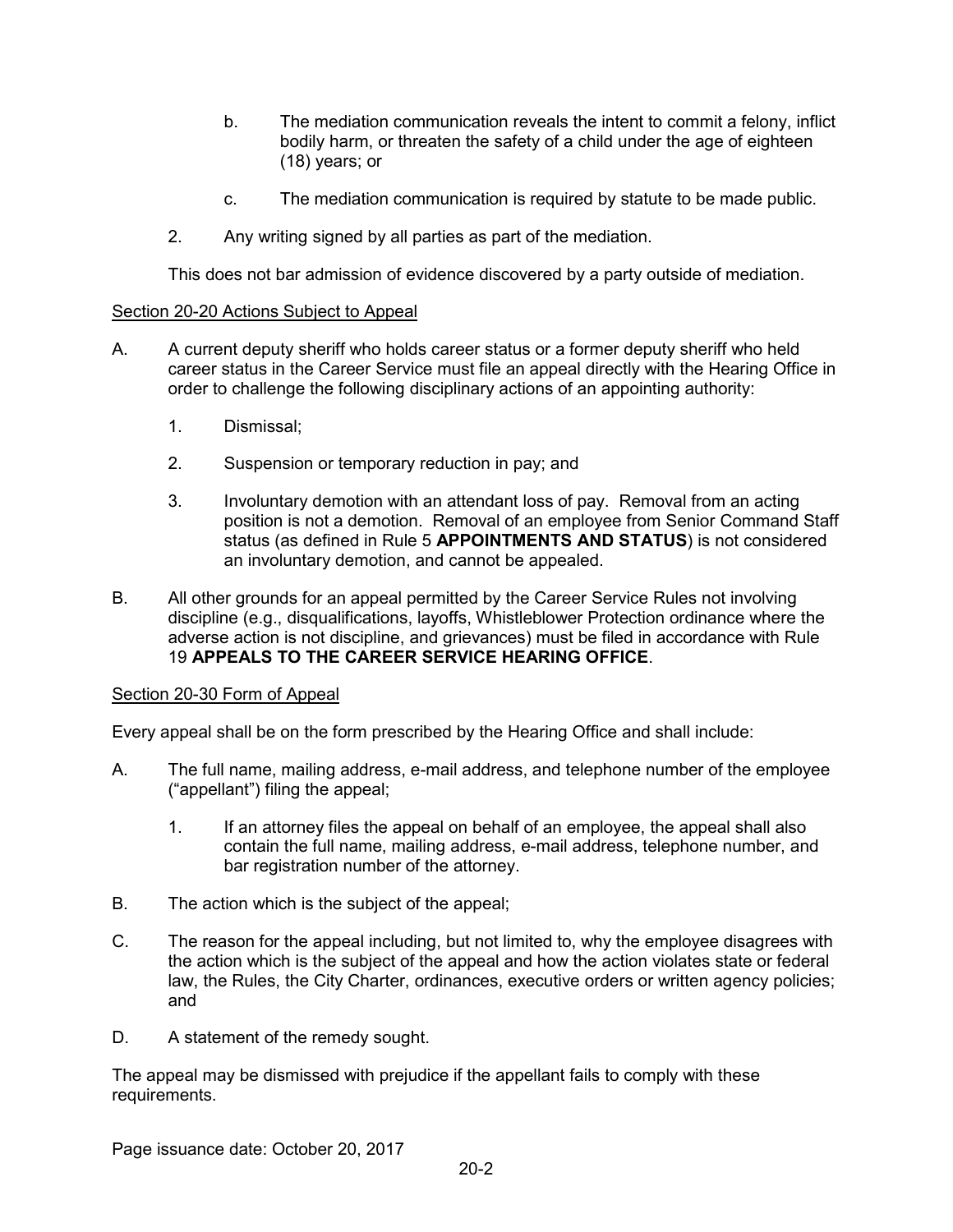#### 20-31 Filing Deadlines

- A. All appeals of disciplinary actions pursuant to this Rule 20 shall be filed with the Hearing Office within fourteen (14) calendar days after the date of notice of the discipline being appealed.
- B. The period of time for filing the appeal starts on the day after the date of the written notice of the disciplinary action, which shall be the date shown in the certificate of delivery or service.
- C. Compliance with these filing deadlines is required to confer jurisdiction over the appeal to the Hearing Office.

#### 20-32 Filing and Service Requirements

- A. Except for the appeal form, all documents that are required by this Rule 20 to be filed with the Hearing Office shall also be served on all parties to the appeal, or, if represented, to their representative(s). Such service shall be made on the same date and, when possible, by the same method the document is filed with the Hearing Office.
- B. If the final date of the period allowed for filing of a document required by this Rule 20 falls on a day the Hearing Office is not open for business, the due date is the next business day. The period for filing ends at 5:00 p.m. on the due date. In the event a document is received after normal business hours, it will be considered to have been filed on the next business day.
- C. The filing of documents required by this Rule 20 shall be made by:
	- 1. Hand delivery;
	- 2. First class or more restrictive U.S. mail service or other commercial delivery service;
	- 3. Electronic mail ("e-mail"). If documents are filed by e-mail, the party filing by e-mail shall retain both an electronic and a hard copy of the e-mail including sender, date, subject, and the address to which the e-mail was sent; or
	- 4. Facsimile.
- D. Filing and service shall be made to the address or e-mail address provided:
	- 1. By the party (or the party's representative); and
	- 2. By the Hearing Office on its website.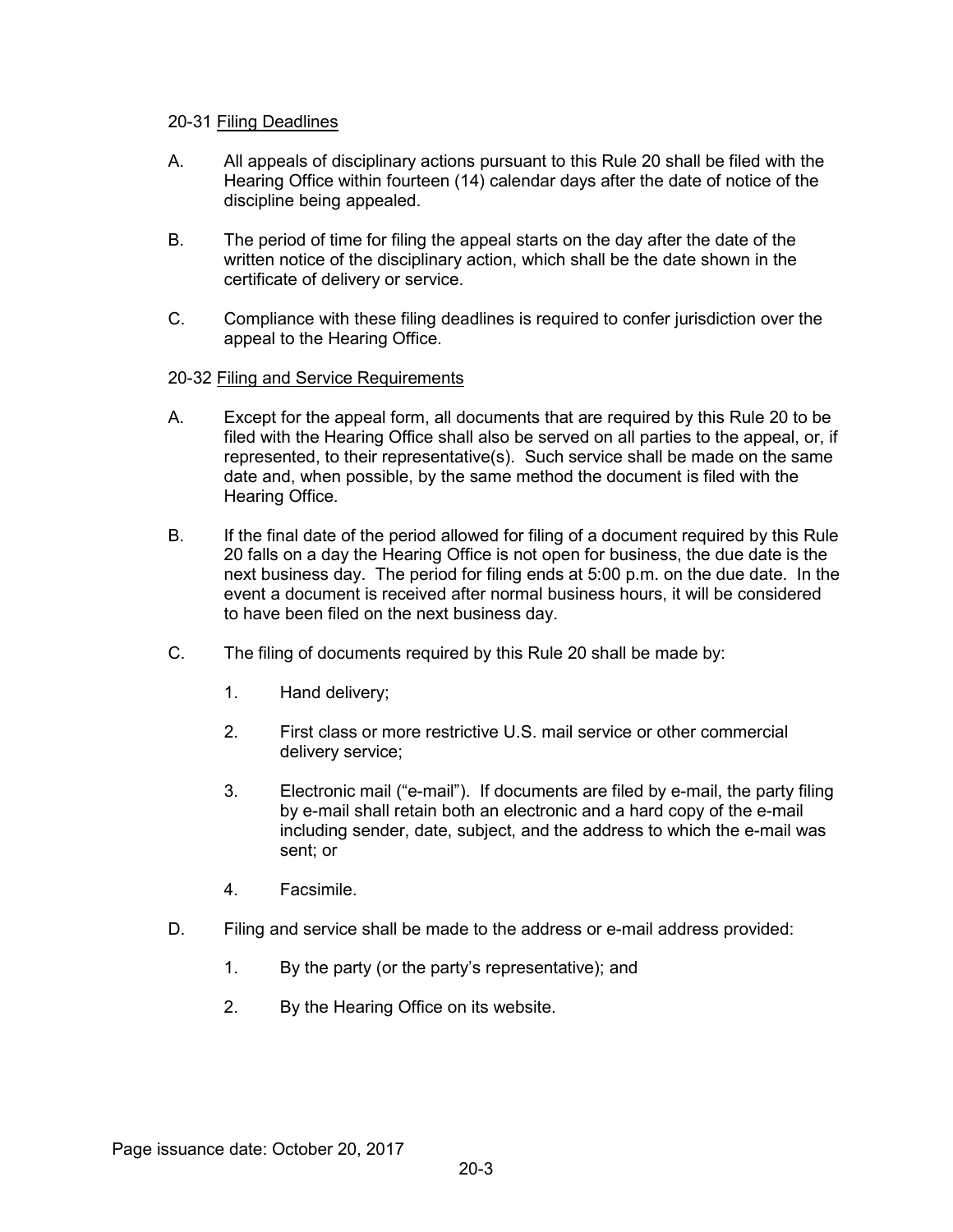## 20-33 Representation of Parties

- A. Appellants may:
	- 1. Represent themselves;
	- 2. Be represented by an attorney; or
	- 3. Be represented by a non-attorney as authorized by law and the Hearing Officer.
- B. If an appellant is represented, a designation signed by the representative shall be promptly filed.

#### Section 20-40 Prehearing Procedures

All parties must adhere to the deadlines set forth in this Rule 20 and in the Notice of Hearing and Prehearing Order, as well as any other deadlines ordered by the Hearing Office.

#### 20-41 Setting the Hearing Date, Length of Hearing, Continuances, and Stays

- A. After an appeal is filed, the Hearing Officer shall:
	- 1. Review the appeal for jurisdiction. If the Hearing Officer does not have jurisdiction, the Hearing Officer shall dismiss the appeal with prejudice. If jurisdiction is in dispute, the Hearing Officer may issue a show cause order to determine whether jurisdiction exists.
	- 2. Set a hearing date that is no more than seventy (70) calendar days after the date the appeal was filed. Within fourteen (14) days of the Prehearing Order, either party may request that a new hearing date be set to accommodate the availability of a party, a party's representative, or a key witness. The new hearing date shall be set within the original seventy (70) calendar days.
	- 3. Nothing in this rule prohibits any party from raising jurisdictional issues at any time during the appeal.

## B. Length of hearing

- 1. The presumptive length of a hearing shall be no more than two days for the appeal of a dismissal, and one day for all other appeals. Longer hearings may be granted by the Hearing Officer only by the agreement of all parties or for good cause shown.
	- a. Any party requesting that the hearing be scheduled for longer than the presumptive length must state with specificity how much additional time is needed to present evidence that is material and relevant, and is not duplicative of other evidence.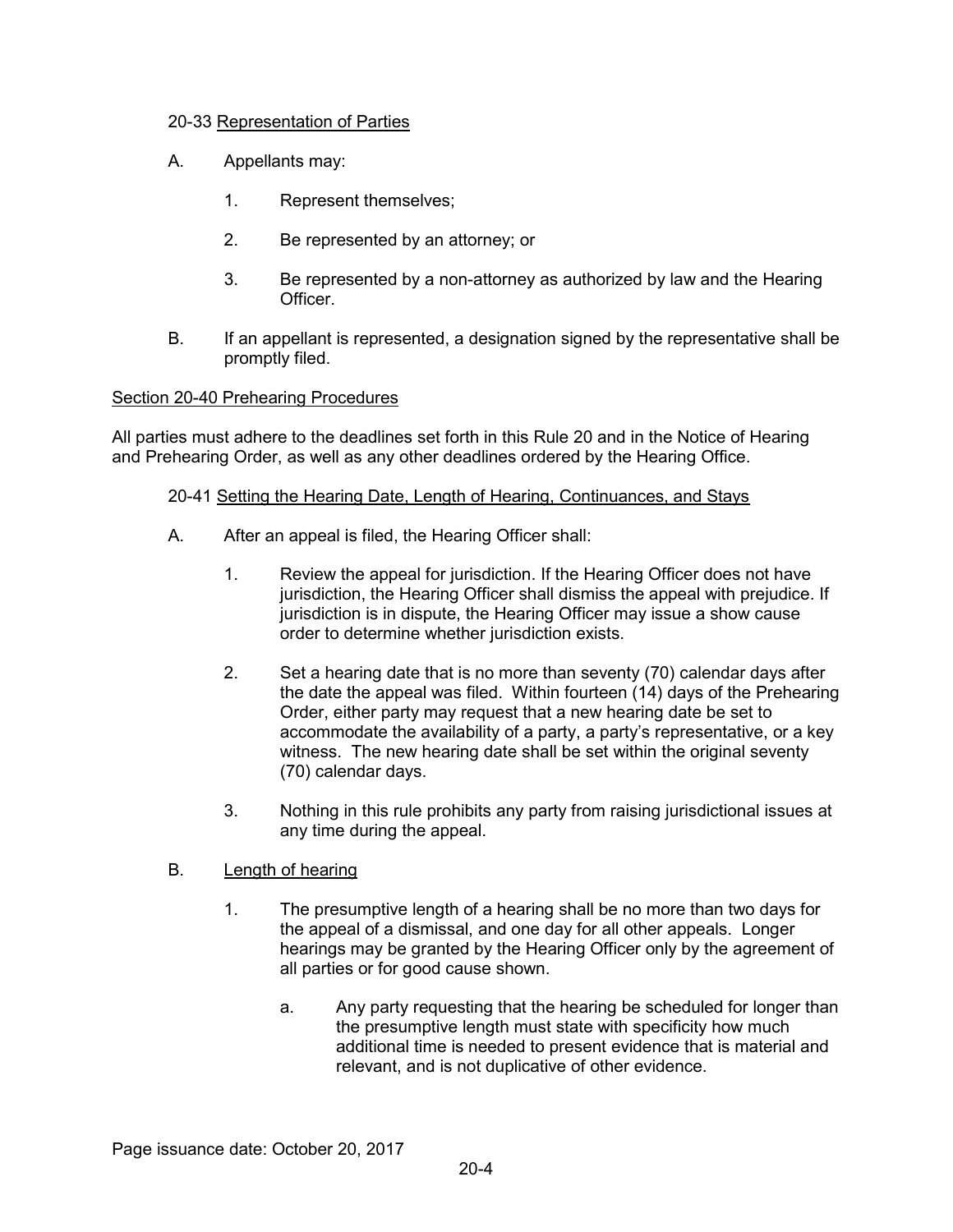- b. Good cause, for purposes of extending the length of the hearing, requires a specific showing that the presumptive length of the hearing will be insufficient to present evidence that is material and relevant to the issues presented, and not cumulative. The Hearing Officer may delay a ruling on whether good cause exists to extend the length of the hearing until the parties have made good faith efforts to stipulate to uncontested facts, the admissibility of exhibits, and the issues presented, and may deny such a request if the requesting party has not made such efforts in good faith.
- c. The fact that the discipline being appealed is based on several events or types of alleged misconduct or that an appeal involves several issues or claims does not in and of itself establish good cause for extending the length of a hearing.
- 2. If two or more appeals are consolidated for hearing, the length of the hearing may be extended proportionately.

# C. Continuances

- 1. Upon motion by either party, the Hearing Officer may grant a continuance of the hearing for good cause shown. Motions for a continuance filed less than fourteen (14) days prior to the hearing are discouraged.
- 2. Good cause for a continuance generally means any cause not attributable to a party or a party's representative's act or omission. Good cause for a continuance will normally include a pending settlement or the sudden unavailability of a party, a party's representative, or a key witness due to his or her own or an immediate family member's illness, injury or death.
- 3. Good cause for a continuance will normally not include: unavailability of a key witness if the witness's testimony can be taken by telephone or deposition; a party obtaining representation less than two (2) weeks prior to the hearing; or failure of a party or a party's representative to timely prepare for the hearing.
- D. Stays

A Hearing Officer may stay a matter for good cause shown including, but not limited to, mutual agreement by the parties, a pending dispositive motion, a pending interlocutory appeal or a pending settlement.

## 20-42 Motions

The filing of motions shall be governed by the following:

A. Prior to the filing of a motion, the party or the party's representative filing a motion should confer with the opposing party or the opposing party's representative. The motion shall, at the beginning, contain a certification that the party filing the motion has conferred in good faith with the opposing party or the opposing party's representative about the motion. If no conference has occurred,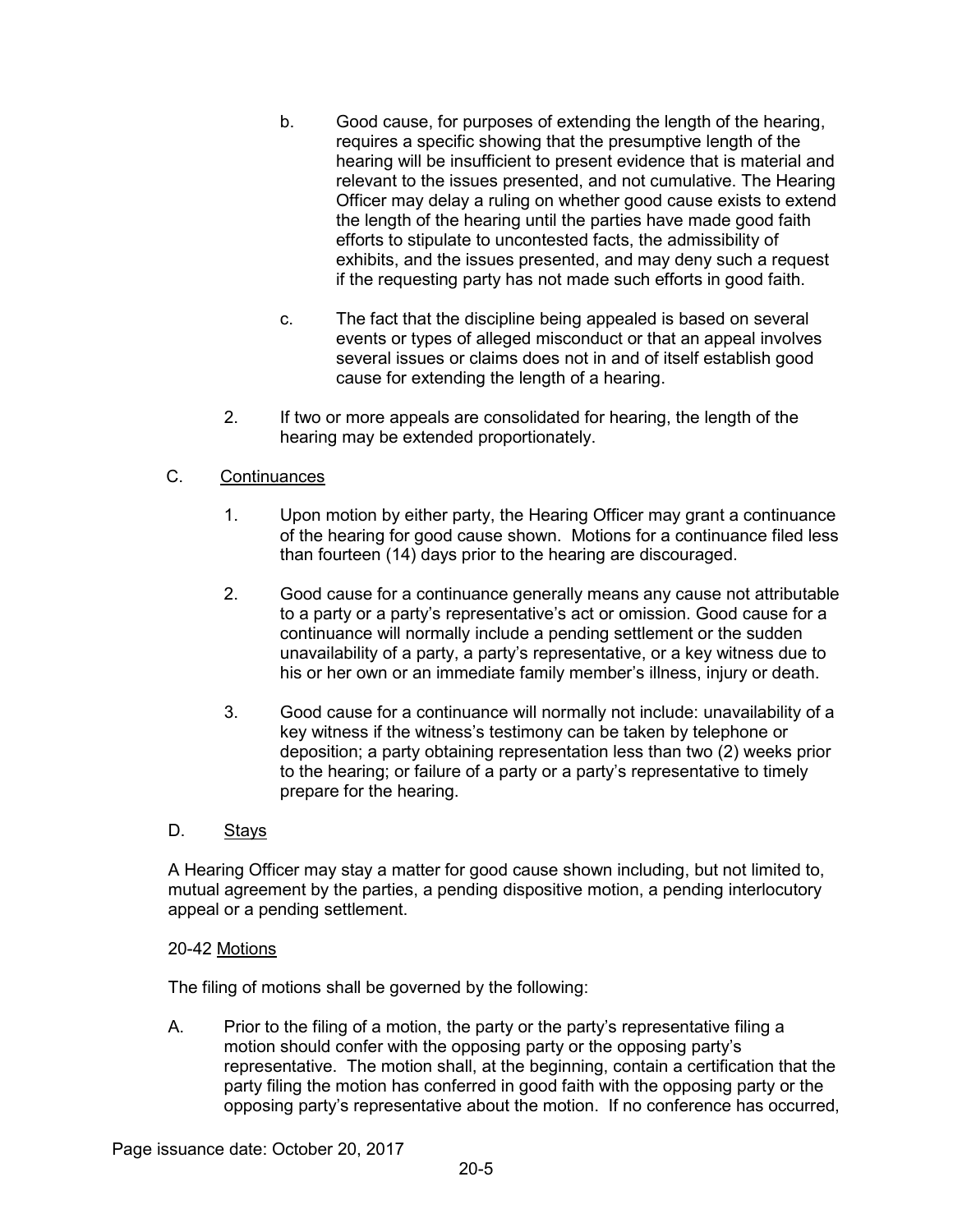the reason why shall be stated. If the relief sought in the motion has been agreed to by the parties or will not be opposed, the motion shall so state.

- B. Except as otherwise stated in this Rule 20, the responding party shall have seven (7) days from the date of the motion to file a response. If there are less than seven (7) days before the hearing, the responding party may provide a written or oral response at the hearing. No reply from the moving party shall be permitted unless requested by the Hearing Officer. Motions in excess of ten (10) pages are discouraged.
- C. Motions shall be determined promptly after the filing of the response, if any. However, the Hearing Officer may order expedited responses, oral argument or a hearing at his or her discretion or upon request of a party. The Hearing Officer shall not issue an order on an opposed motion until a response is filed or the response deadline has passed.
- D. An opposed motion shall be deemed confessed upon failure of a party to file a response. If any party fails to appear at oral argument or hearing on the motion, without a prior showing of good cause for non-appearance, the Hearing Officer may proceed to hear and rule on the motion.

## 20-43 Discovery

Discovery is the process whereby parties exchange relevant documents, names of witnesses, and other information they may use during the hearing.

A. Discovery shall be narrowly limited to the material issues of fact that are in dispute and relevant to the appeal.

## B. Initial Disclosures

- 1. Within fourteen (14) days of the date the appeal was filed, each party shall, without awaiting a discovery request, provide to the other party:
	- a. The name and, if known, the address and telephone number of each individual the party may call to testify regarding the material issues of fact in dispute, identifying who the person is and the subjects of the information;
	- b. A listing, together with a copy of, all documents, data compilations, and tangible things in the possession, custody, or control of the party which may be used by the party at hearing that are relevant to the material issues of fact in dispute and are not privileged or protected from disclosure.
- 2. Within fourteen (14) days of the date the appeal was filed, the DOS shall provide the entire Internal Affairs Bureau ("IAB") file to the appellant. The DOS is permitted to redact names and other personal identifying information relating to minors or victims, redact any witnesses' or thirdparties' personal identifying information, and redact or remove documents that are or contain information that is privileged or confidential by law.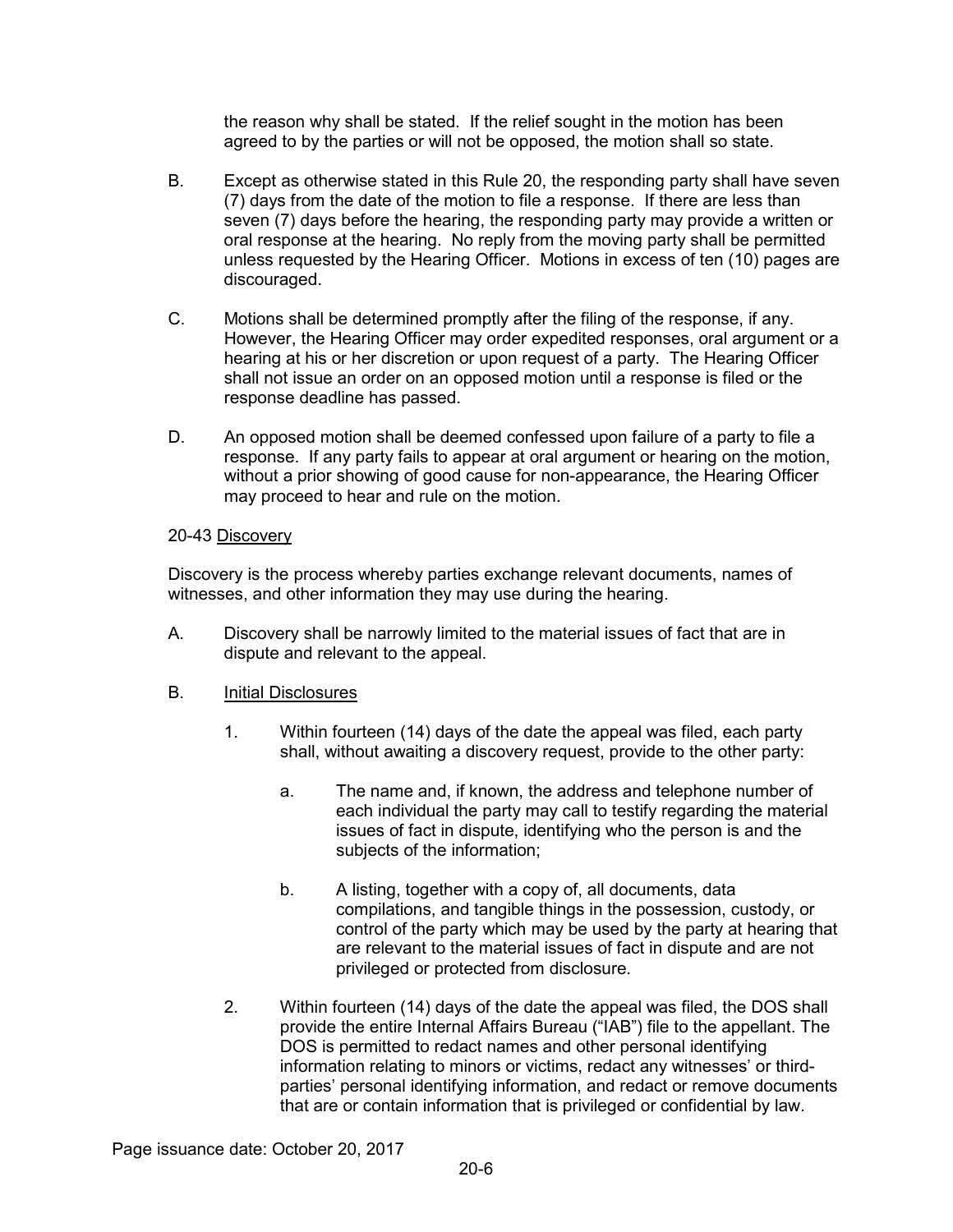The DOS shall provide a privilege log to the appellant with respect to any documents redacted or removed from the IAB file based on the asserted privilege no later than seven (7) days after providing the IAB file.

# C. Expert Disclosures

- 1. Within thirty-five (35) days of the date the appeal was filed, a party shall disclose to the other parties the identity of any person who may provide expert testimony at hearing.
- 2. The opposing party shall disclose to the other parties, no later than fourteen (14) days prior to hearing, the identity of any person who may provide rebuttal expert testimony at hearing.
- 3. Expert disclosures shall be accompanied by a written report or summary containing a complete statement of all opinions to be expressed and the basis and reasons therefor; the data or other information considered by the witness in forming the opinions; any exhibits to be used as a summary of or support for the opinions; the qualifications of the witness, including a list of all publications authored by the witness within the preceding ten years; the compensation for the study and testimony; and a listing of any other cases in which the witness has testified as an expert at trial or by deposition within the preceding four years.

## D. Written Discovery Requests

- 1. Written discovery requests shall be served no later than twenty-one (21) days after the date the appeal was filed. Extensions of time to submit written discovery requests may be granted only on a showing of good cause.
	- a. Each party may submit up to five (5) requests for production of documents and five (5) interrogatories, including all discrete subparts.
	- b. Each written discovery request must be narrowly tailored to seek specific information or documents. Overbroad requests such as requests for "all e-mails exchanged between the employee, the employee's supervisor, and the decision maker for the last six months" shall not be permitted or enforced.
- 2. Responses to discovery requests must be provided within fourteen (14) days after the certificate of mailing of the requests.
- 3. A party that disputes the sufficiency of discovery responses or the validity of objections asserted in responses to discovery may file a Motion to Compel no later than fourteen days after the date the discovery responses are received. The responding party has seven (7) days thereafter to file a response to the motion. As soon as practicable thereafter, the Hearing Officer shall issue an oral ruling in a telephone conference which shall be recorded.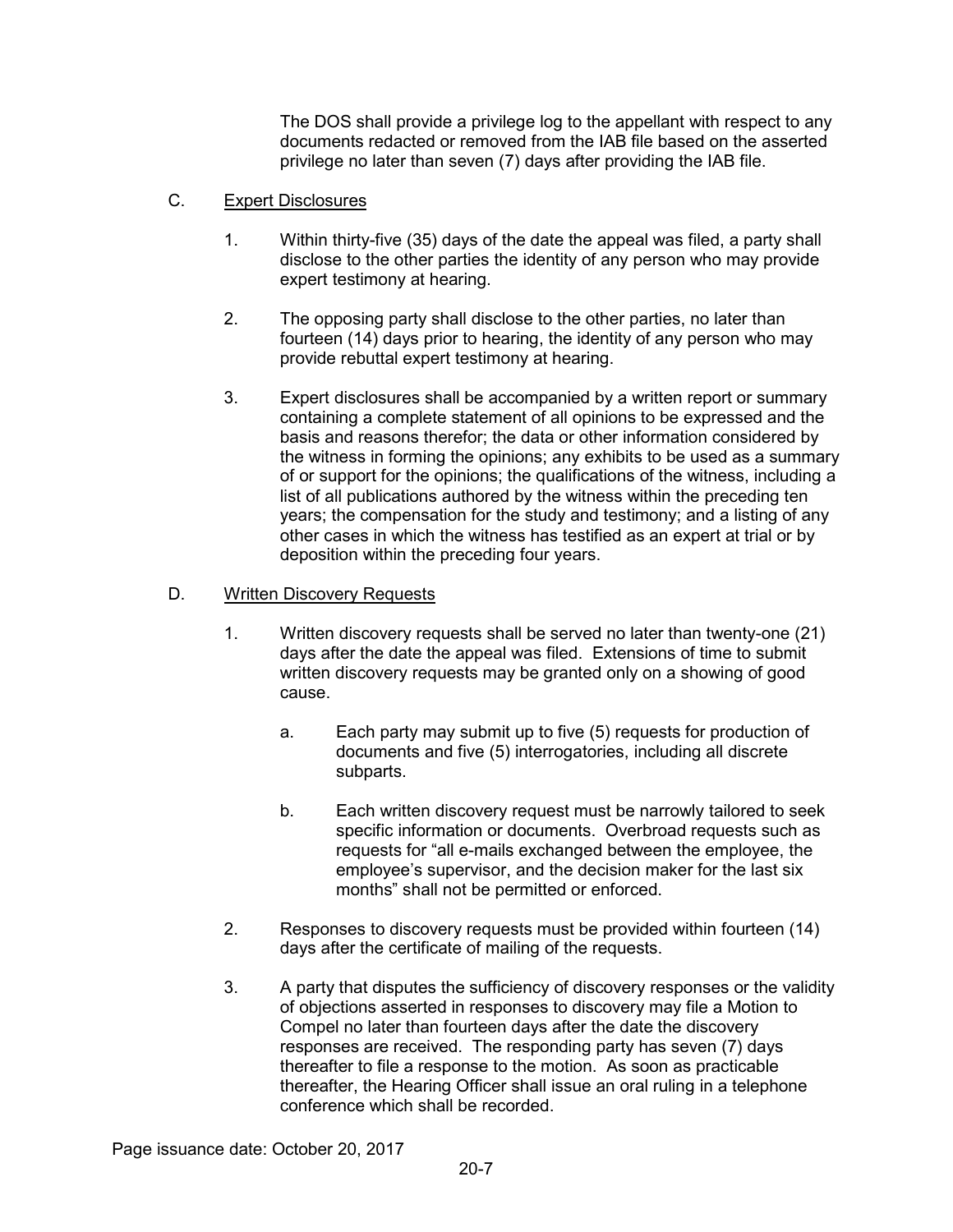- E. The party producing discovery may condition its production on the payment of reproduction costs at the rate of 25 cents per page. The Hearing Officer may waive or reduce the payment of such costs if the appellant demonstrates financial hardship.
- F. Parties and Hearing Officers shall not request or compel the production of documents by any non-party to the appeal, such as the Office of the Independent Monitor ("OIM").
- G. Parties shall not be permitted to take depositions unless an order is entered by the Hearing Officer in accordance with subparagraph 20-45 F.
- H. All discovery shall be completed at least fourteen (14) days prior to hearing.

# 20-44 Prehearing Statements

- A. The parties shall file their prehearing statements at least fourteen (14) calendar days before the hearing date listing final witnesses (including a detailed summary of their offered testimony and the estimated time required for direct examination), final exhibits relevant to the issues being appealed, and any agreed upon stipulations of the parties.
- B. Failure to file a Prehearing Statement:
	- 1. Except in the case of extraordinary circumstances, if an appellant fails to timely file a prehearing statement, the appeal shall be considered abandoned and shall be dismissed with prejudice.
	- 2. Except in the case of extraordinary circumstances, if the Department of Safety ("DOS") fails to timely file a prehearing statement, the Hearing Officer shall impose appropriate non-monetary sanctions which may include reversal of the disciplinary action being appealed.
- C. Evidence that was not disclosed timely by a party in a prehearing statement shall not be admissible at hearing absent a showing of good cause.

## 20-45 Subpoenas

Subpoenas to compel the attendance of witnesses at hearing, whose testimony is determined by the Hearing Officer to be relevant and necessary to the appeal, may only be issued by the Hearing Officer upon the motion of either party and supported by an offer of proof as to the material facts that will be provided by the witness.

A. Such motions shall be filed within thirty-five (35) calendar days of the date the appeal was filed and shall describe with particularity the substance of the anticipated testimony sought from the non-party witness. The responding party has seven (7) days thereafter to file a response to the motion. The Hearing Officer shall, if practicable, issue an order regarding the motion within seven (7) days of the date the responding party files a response to the motion, if any.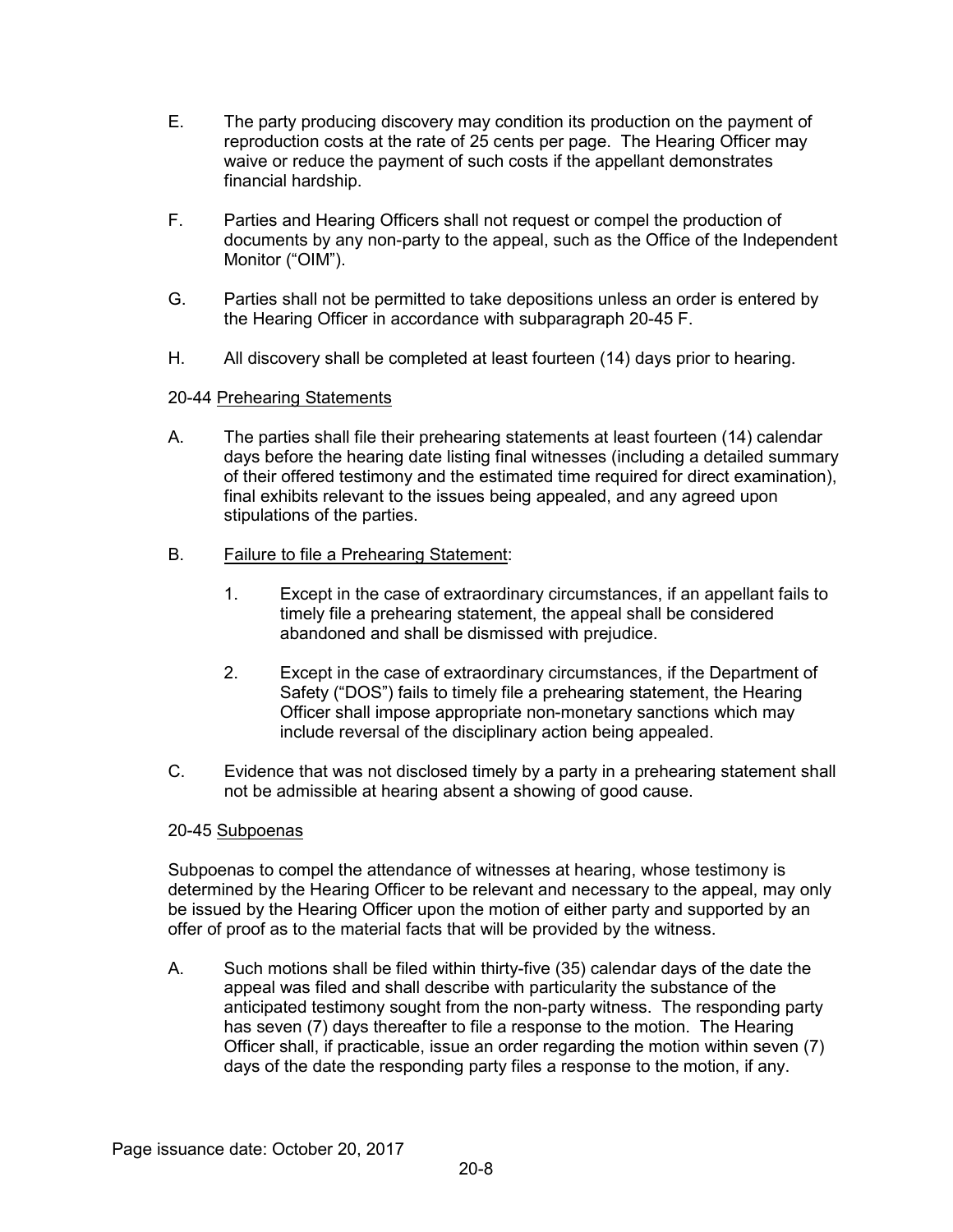- B. Subpoenas shall be served on the witness to whom it is directed in the same manner as subpoenas served in proceedings in the district courts for the State of Colorado pursuant to Colorado Rule of Civil Procedure (C.R.C.P.) 45. A subpoena for testimony at a hearing shall be served at least seven (7) calendar days before the first day of hearing. Immediately following service of a subpoena, the party who requested the subpoena shall serve a copy of the return of service on all parties.
- C. Any non-party or a representative thereof may move to quash or modify a subpoena.
- D. Appointing authorities shall make available for attendance at the hearing employees who have been properly and timely served with a subpoena issued by the Hearing Officer.
- E. Subpoenas properly and timely served on an individual may be enforced in accordance with the Denver City Charter.
- F. If it is not feasible for a subpoenaed witness to appear at the hearing in person, upon motion the Hearing Officer may require the witness to answer written interrogatories, to appear at a deposition, or to testify remotely by telephone or other means. The Hearing Officer shall require that the costs of such a deposition be paid by the party requesting the witness' testimony.

## Section 20-50 Hearing Process

The Hearing Officer shall conduct the hearing in as informal a manner as is consistent with a fair, efficient, and speedy presentation of the appeal.

## 20-51 Evidence Allowed

To the extent practicable, the Colorado Rules of Evidence (C.R.E.) applicable to civil cases apply to all hearings before the Career Service Hearing Office. Unless the context otherwise requires, whenever the word "court," "judge," or "jury" appears in the C.R.E., such word shall be construed to mean the Hearing Officer.

While the Colorado Rules of Evidence should not be strictly applied, evidentiary principles still apply, including but not limited to the following:

- A. Evidence must be relevant to be admitted at hearing. Relevant evidence is evidence that may make the existence of any material fact more probable or less probable than it would be without the evidence.
- B. Evidence of compromise or settlement negotiations regarding the dispute being litigated shall not be admissible.
- C. Common evidentiary privileges apply, including but not limited to the following privileges and doctrines: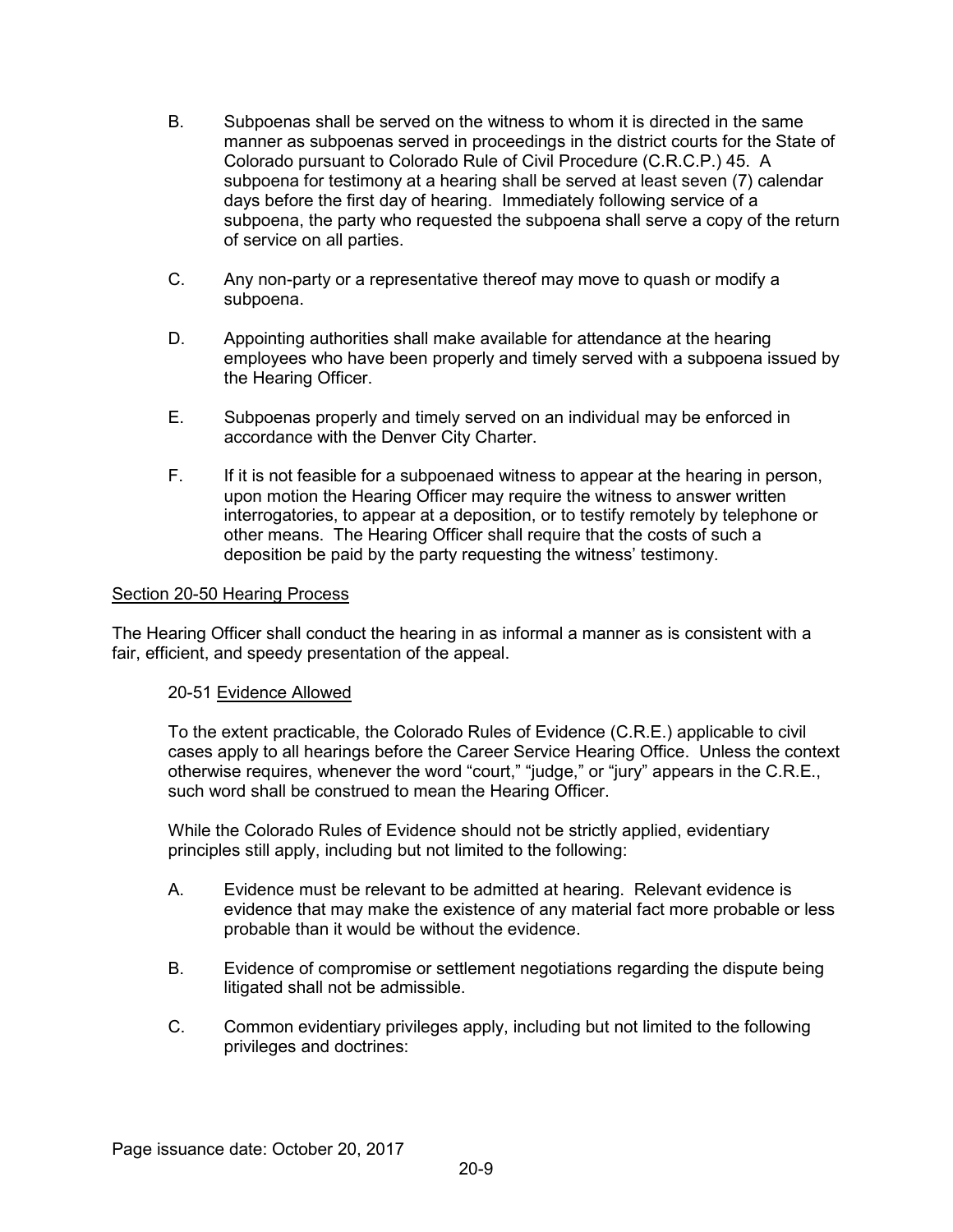- 1. Attorney-client privilege;
- 2. Attorney work product doctrine; and
- 3. Deliberative process privilege.
- D. Hearsay is admissible to prove an element of a rule violation if there are additional indications that the statement is reliable, trustworthy, and relevant. The factors to be considered in determining the reliability and trustworthiness of a hearsay statement include (1) whether the statement was written and/or signed; (2) whether the statement was sworn by the declarant; (3) potential bias or lack of bias of the witness; (4) whether the hearsay statement is corroborated or contradicted by other evidence; (5) whether the declarant is credible; (6) whether the case turns on credibility of the witness; (7) whether the party against whom the hearsay is used had access to the statements prior to the hearing or the opportunity to subpoena the declarant. Hearsay is also admissible if it is subject to an exception by the Colorado Rules of Evidence.

## 20-52 Exhibits

An exhibit is a tangible piece of evidence presented at hearing.

- A. Each party to the appeal is responsible for deciding what exhibits to use and admit into evidence in support of its case. Parties shall not be compelled to submit evidence.
- B. Except for purposes of impeachment and/or rebuttal, a party may only introduce exhibits at hearing which have been identified in the party's prehearing statement. Any exhibit listed in a prehearing statement is considered as offered for admission at the hearing, and the opposing party may stipulate to its admission. In such situations, the exhibit shall be admitted into evidence. In consolidated appeals, stipulated exhibits are only deemed admitted by the stipulating parties.
- C. Other than the IAB file which may be listed and offered by the DOS as a single exhibit, an exhibit shall typically consist of one document, such as a manual, an e-mail string, or a memorandum. Multiple documents shall not be combined or identified as a single exhibit.
- D. Each party must provide a copy of its exhibits to the opposing party no later than the deadline for the filing of prehearing statements. If a party fails to provide a copy of an exhibit to the opposing party by this deadline, that party shall not be permitted to introduce the exhibit at hearing absent a showing of good cause. However, if the parties stipulate to an exhibit after this deadline, the exhibit shall be admitted.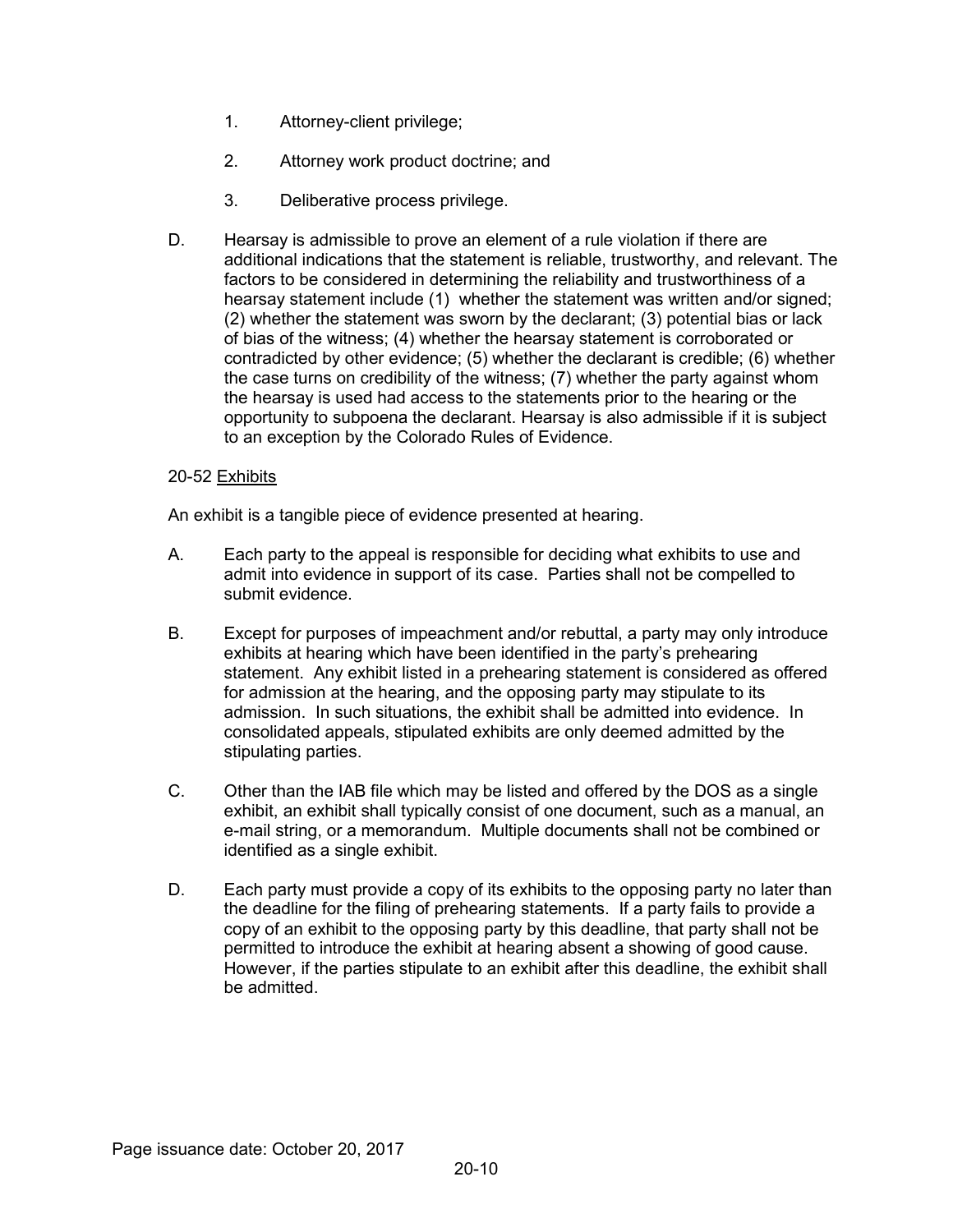#### 20-53 Witnesses

- A. Each party to the appeal is responsible for deciding which witnesses to call in support of its case.
- B. Except for purposes of impeachment and/or rebuttal, a party may only call witnesses to testify at hearing who have been identified in that party's prehearing statement.
- C. A rebuttal witness may only be called to rebut specific material testimony or evidence admitted in the opposing party's case-in-chief that could not be reasonably anticipated based on the opposing party's prehearing statement.

## 20-54 Submission on Briefs

In cases where the material facts are undisputed and the appellant's only dispute is with the level of discipline imposed and not the facts underlying the disciplinary action, the parties may agree to submit the matter to the Hearing Officer on written briefs, in lieu of conducting an appeal hearing. The Hearing Officer and the parties shall establish a briefing schedule and the Hearing Officer shall decide the appeal based exclusively on the facts (including exhibits) stipulated by the parties and arguments contained in the briefs submitted by the parties.

#### 20-55 Conduct of Hearing

- A. Any stipulated exhibits and facts shall be admitted into evidence at the beginning of hearing.
- B. **IAB File and Order of Discipline:** The Order of Discipline and any non-privileged relevant document or other relevant material in the IAB file shall be presumptively admissible and admitted into evidence upon proffer or motion by either party, subject to the limitations on admission of recommendations for appropriate discipline as provided in subparagraph C below.
	- 1. The Hearing Officer shall not consider any objection to the admissibility of any Internal Affairs file document or other material on any basis other than relevance, privilege, and/or privacy.
	- 2. The DOS may, but is not required to, supplement its initial offering of evidence from the IAB case with testimonial and/or documentary evidence.
- C. Any recommendations made during the investigative/disciplinary process shall not be admissible.
- D. Matrix: If discipline has been imposed pursuant to a disciplinary matrix, the matrix in effect at the time the misconduct occurred and any writings adopted by the EDOS in explanation of that matrix shall be given deference by the Hearing Officer. If the Hearing Officer modifies the disciplinary penalty imposed by the EDOS, the modified penalty must be consistent with the principles of the matrix.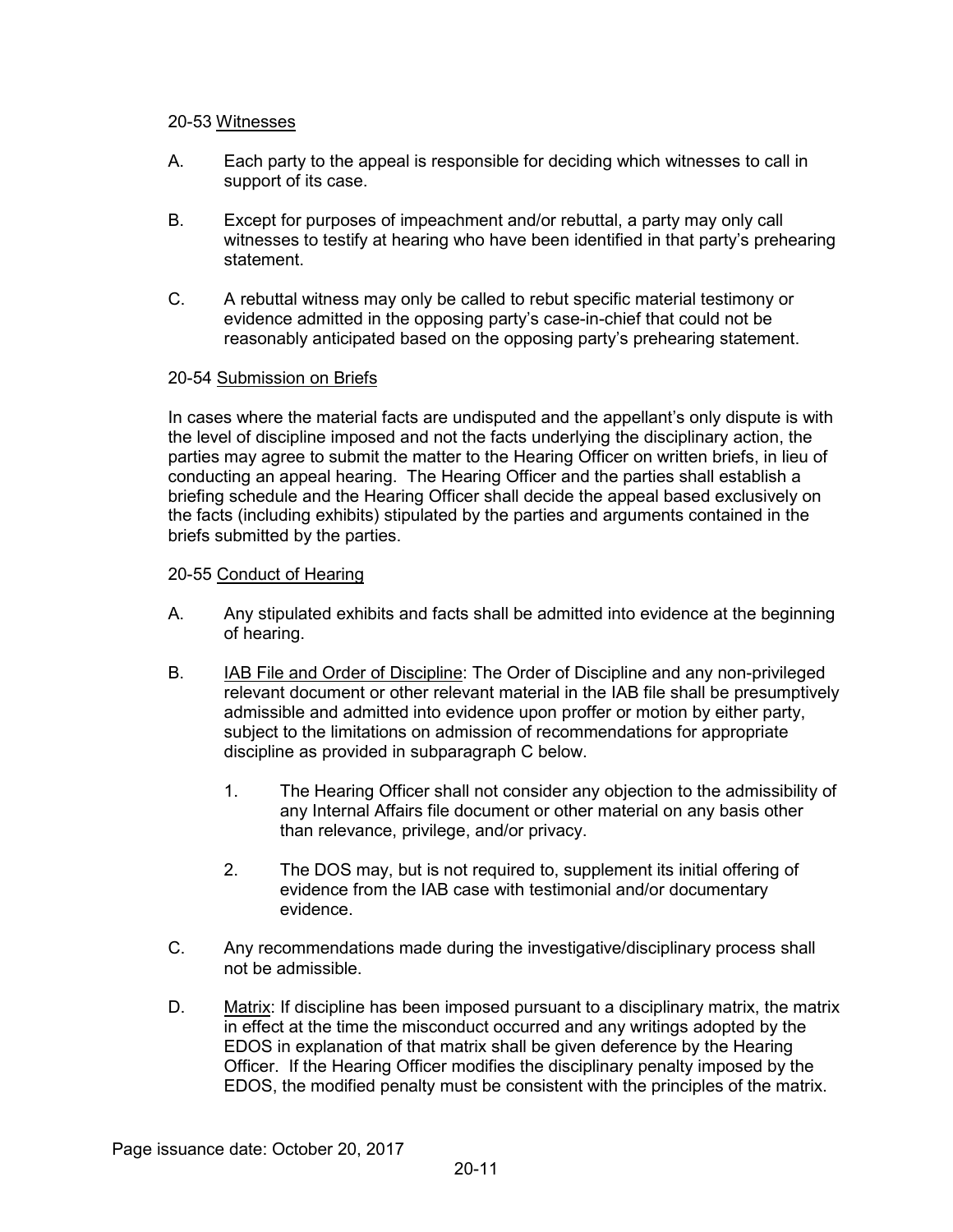- E. The appellant shall proceed first and may call witnesses and seek the admission of evidence. The DOS shall proceed second and may call witnesses and seek the admission of additional evidence. Witnesses may be called out of order as determined by the Hearing Officer. The appellant may present rebuttal evidence at the close of the DOS's case.
- F. The parties may present evidence and witnesses, and may cross-examine the other party's witnesses. No further examination of a witness may be made beyond re-cross-examination.
	- 1. Testimony shall be given under oath or affirmation.
	- 2. At the request of the opposing party, the Hearing Officer may require an offer of proof before beginning the testimony of any witness to establish the witness's testimony is necessary to the resolution of the issues on appeal.
	- 3. A party may examine any hostile witness with leading questions.
	- 4. The Hearing Officer shall promptly rule on all objections and may examine witnesses when necessary to establish a complete record.
	- 5. No witness shall be badgered, abused, insulted, or berated. The Hearing Officer may cut short any examination being conducted in an unproductive or unprofessional manner. The Hearing Officer may examine that witness or direct the examiner to inquire only about topics germane to the resolution of the appeal.

## 20-56 Burden of Proof

- A. Disciplinary appeals to the Career Service Hearing Office are not de novo hearings. The appellant bears the ultimate burden of proof in disciplinary appeals to show that the decision by the EDOS was clearly erroneous and/or that the application of the disciplinary matrix was clearly erroneous.
- B. In reviewing the disciplinary action:
	- 1. The Hearing Officer shall give due weight to the EDOS's need to maintain administrative control of the Department.
		- a. The Hearing Officer shall not substitute his or her judgment for that of the EDOS concerning any policy considerations underlying the discipline, to include the interpretation of Departmental rules and regulations, and may only reverse or modify the EDOS's decision concerning policy considerations when it is shown to be clearly erroneous. The Hearing Officer shall not substitute his or her judgment for that of the EDOS in determining the appropriate level of penalty to be imposed for a sustained violation, and may only modify the disciplinary penalty imposed when it is shown to be clearly erroneous.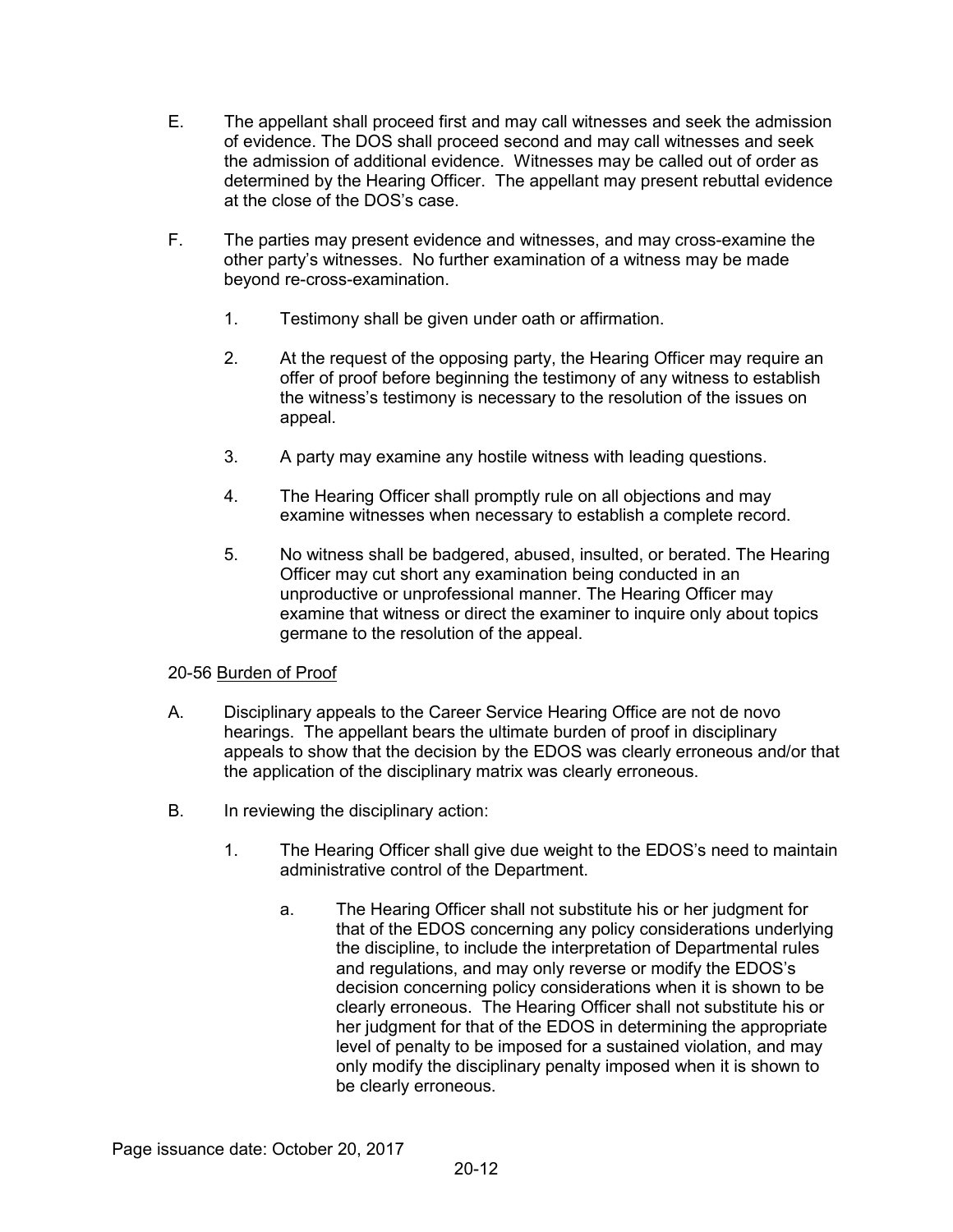- b. The Hearing Officer may reverse or modify the EDOS's order of discipline on the basis of issues raised by the appellant concerning policy considerations, a sustained rule violation or an imposed penalty, only when it is shown to be clearly erroneous.
- c. Discipline shall be deemed to be "clearly erroneous," in whole or in part, in the following circumstances:
	- i. The decision, although supported by the evidence, is contrary to what a reasonable person would conclude from the record as a whole;
	- ii. If the EDOS fails to follow the applicable Departmental guidelines, rules or regulations, an applicable matrix or its associated guidelines, and absent such failure the discipline imposed would not have resulted; or
	- iii. If the EDOS otherwise exceeds his or her authority.
- C. In rendering a decision, the Hearing Officer should consider the following: the interests of the individual employee and the safety, health, welfare, and liability interests of the Department, other employees, inmates, and the citizens of the City and County of Denver.
- D. If an appellant raises the issue of violation of the City's "Whistleblower Protection" ordinance in connection with the disciplinary action, the appellant has the burden of proof by a preponderance of the evidence on that issue.
- E. For burden of proof issues not specifically addressed herein, the appellant has the burden of proof by a preponderance of the evidence.

## 20-57 Record of Hearing

Only one record of the hearing shall be made. The record may be made by court reporter or any reliable recording device approved by the Hearing Officer. Parties, their representatives, and observers are prohibited from recording the hearing. Parties and their representatives may obtain a copy of the record through the Hearing Office at the requesting party's expense.

## 20-58 Public or Private Hearing

- A. The hearing shall be open to the public except that the Hearing Officer may, upon the motion of an interested party, conduct the hearing or some part of the hearing in private if doing so serves the interests of the parties and the public.
- B. All witnesses, except the DOS's advisory witness, shall be sequestered until completion of the hearing. Attorneys for the DOS may consult with their clients regarding the testimony presented by other witnesses even if these clients may also be called as witnesses.